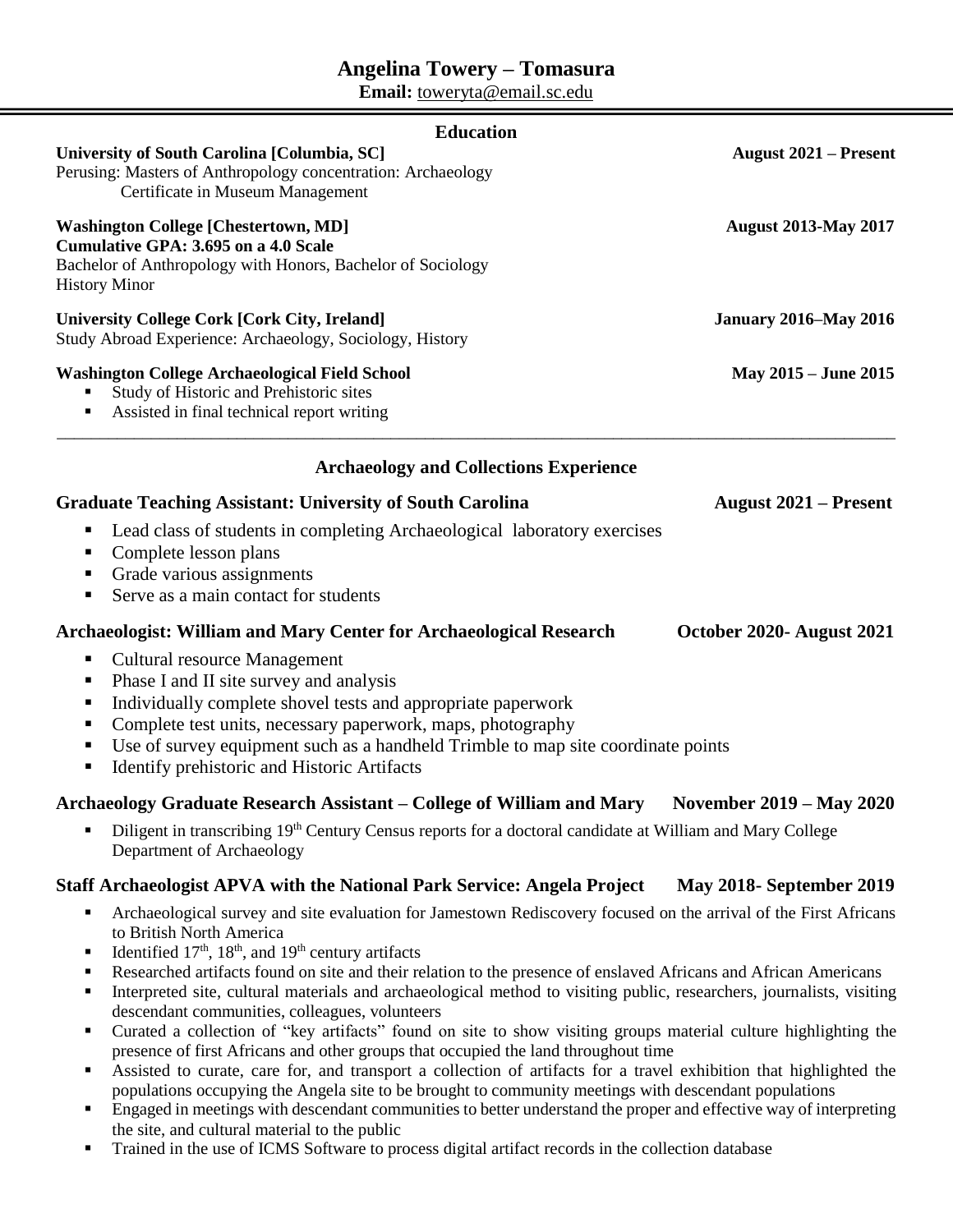# **Curatorial and Collections Assistant: Jamestown Rediscovery September 2017 – September 2019**

- Assisted Senior Curatorial staff with exhibit research, and object selection, for exhibits, and research collections
- Assisted in Collections research to update artifact records and prepare them for display
- Managed the re-cataloging, re-packing and re-housing of over 1200 lithic artifacts
- Developed and managed a catalog system using Microsoft excel for a collection of over 5,000 previously undocumented artifacts from the  $17<sup>th</sup>$ ,  $18<sup>th</sup>$ ,  $19<sup>th</sup>$ , and early  $20<sup>th</sup>$  century
- Responsible for independently cataloging the complete collection of over 5,000 artifacts including artifact type, form, details, location tracking
- Organized and implemented a rehousing and storage plan for over 5,000 artifacts including re-packing artifacts into curatorial approved boxes, and re-organizing locations on shelves and updating box tags
- Assisted in cleaning and proper packing techniques of human remains to be sent to Smithsonian Institutions for research
- Assisted in de-accessioning, and re-housing of over 2 million artifacts in the Jamestown Rediscovery Collection
- Maintained data logger records tracking environmental conditions and controls in both collection and museum environments
- Washed, sorted, numbered and labeled artifacts in collection
- Provided general housekeeping to maintain artifacts in collection
- Supervised and taught lab methods to volunteers

# **Public Education Assistant: Jamestown Rediscovery September 2017 –January 2018**

- Conducted Tours for the general public, private groups, and school groups to interpret the archaeology and history of the site
- Developed interpretive tour highlighting the History and Archaeology of James Fort
- Conducted individual and group tours focused on the impact of the arrival of colonists to British North America, on Indigenous tribes, the environment, and the impact of enslavement on African populations
- Innovated new ways of teaching history and archaeology to children through hands on activities
- Conducted background research on the History and Archaeology of James Fort and the New Town site

# **Museum Education Fellow: Study for the American Experience June 2017-August 2017**

- Worked with the education team of Historic Jamestown to create public programming to teach children archaeology
- Created hands on programming to include children in the archaeological process including an artifact sorting, identification, and importance of the artifacts found on a site
- Independently conducted research to create an interpretive public tour of the Jamestown archaeological site
- Collaborated with coworkers and supervisors to define and highlight the stories of women, Indigenous tribes, and enslaved Africans

# **Curatorial and Collections Externship: Winterthur Museum November 2016**

- **Example 1** Learned the Museum's collection information system (EMu) functions to understand how objects are recorded and tracked in the collection
- **EXECUTE:** Learned about collections management of textiles, ceramics, furniture

# **Museum Education Intern: Susquehanna Museum at the Lock House May 2015- August 2015**

- Used Past Perfect Museum Software to update and add new artifacts into the system database
- Conducted intensive research on  $19<sup>th</sup>$  century artifacts to choose objects, to create new displays
- Acted as a tour guide and demonstrator to teach patrons about the artifacts housed in the museum collection
- Created educational activities and lead educational programs to teach them about the Canal System
- Learned about conservation and best practices to handle textiles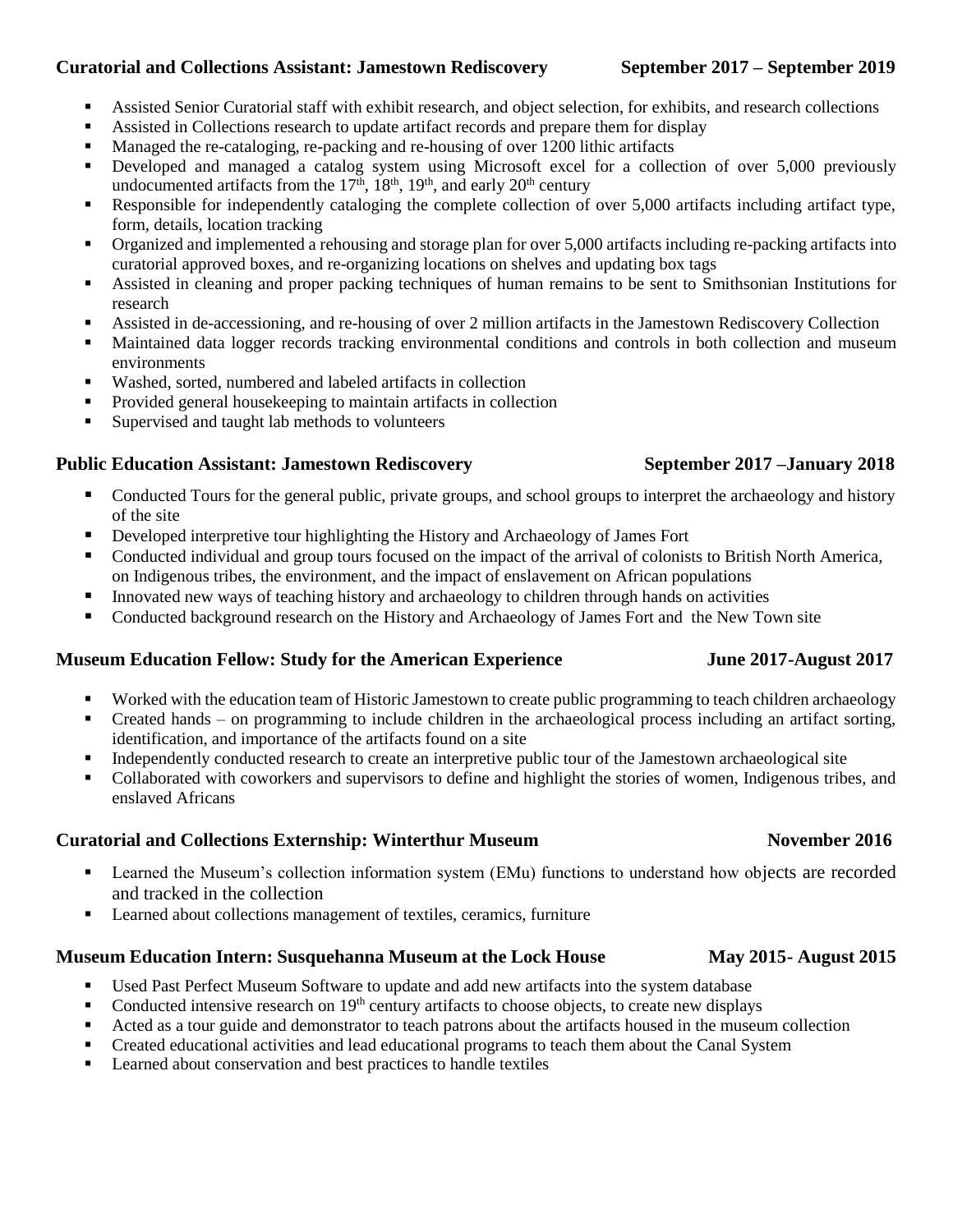### **National Home Front Project: Archival Research February 2015-May 2015-May 2015**

- Worked to sort and organize WWII documents concerning those who attended Washington College
- Learned how to properly use and sort documents in an archive and successfully record these documents
- Used this information to build a timeline and create a general understanding of the role of Chestertown and its college students during WWII

\_\_\_\_\_\_\_\_\_\_\_\_\_\_\_\_\_\_\_\_\_\_\_\_\_\_\_\_\_\_\_\_\_\_\_\_\_\_\_\_\_\_\_\_\_\_\_\_\_\_\_\_\_\_\_\_\_\_\_\_\_\_\_\_\_\_\_\_\_\_\_\_\_\_\_\_\_\_\_\_\_\_\_\_\_\_\_\_\_\_\_\_\_\_\_\_\_\_

### **Interpreter of prehistory at Sagnlandet Lejre, Denmark**   $July 2014$

- In preparation created my own leather clothing through the method of brain tanning
- Practiced Prehistoric Experimental Archaeology
- Assisted the public by teaching them how to carry out prehistoric tasks such as flint knapping

# **Conferences Presented at** Conference on Reconstructive and Experimental Archaeology September 2014 • Washington College Archaeology Department Mini Conference April 2017 \_\_\_\_\_\_\_\_\_\_\_\_\_\_\_\_\_\_\_\_\_\_\_\_\_\_\_\_\_\_\_\_\_\_\_\_\_\_\_\_\_\_\_\_\_\_\_\_\_\_\_\_\_\_\_\_\_\_\_\_\_\_\_\_\_\_\_\_\_\_\_\_\_\_\_\_\_\_\_\_\_\_\_\_\_\_\_\_\_\_\_\_\_\_\_\_\_\_ **Awards, Grants, and Fellowships** Anthropology Service Award May 2017 Washington College Study for the American Experience Fellowship May 2017 Hodson Trust Grant May 2015 **\_\_\_\_\_\_\_\_\_\_\_\_\_\_\_\_\_\_\_\_\_\_\_\_\_\_\_\_\_\_\_\_\_\_\_\_\_\_\_\_\_\_\_\_\_\_\_\_\_\_\_\_\_\_\_\_\_\_\_\_\_\_\_\_\_\_\_\_\_\_\_\_\_\_\_\_\_\_\_\_\_\_\_\_\_\_\_\_\_\_\_\_\_\_\_\_\_\_ Skills and Certifications**

| -Past Perfect Museum Software | - Microsoft Word/Excel/PowerPoint | -Speaks Intermediate French    |
|-------------------------------|-----------------------------------|--------------------------------|
| -ICMS Cataloging Software     | - GIS Setup and Mapping           | - CPR/AED/ First Aid Certified |
|                               |                                   |                                |

## **Leadership and Volunteering**

### **Department of Anthropology: Shared Space Committee September 2021 – Present**

 Work alongside department faculty, staff, and graduate students to create innovative ways to use the space occupied by the department of Anthropology

### **College of Arts and Sciences Diversity Committee September 2021 – Present**

- CAS Training subcommittee
- CAS Student Caucus Subcommittee
- Work with faculty and staff to advocate for policies of diversity on the University of SC Campus

## **Alpha Kappa Delta Honor Society Inducted March 2017**

Distinguished honor for those who excel in the field of Sociology

## **Lambda Alpha Anthropology Honor Society: Member and Treasurer Inducted March 2016**

- Distinguished honor for those who excel in the field of Anthropology
- Assisted in the planning for an Anthropology Department Mentorship
- Treasurer responsible for the funds and for helping to create an "Anthropology Mentorship" program

## **Phi Alpha Theta History Honor Society Inducted October 2016**

Distinguished honor for those who excel in the field of History

## **Alpha Chi Omega Sisterhood: Member and Sisterhood Chair Inducted April 2014**

- Responsible for organizing sisterhood events
- Helped advocate for domestic violence awareness
- Collaborated with sorority members to create fund-raising initiatives to support survivors of domestic violence